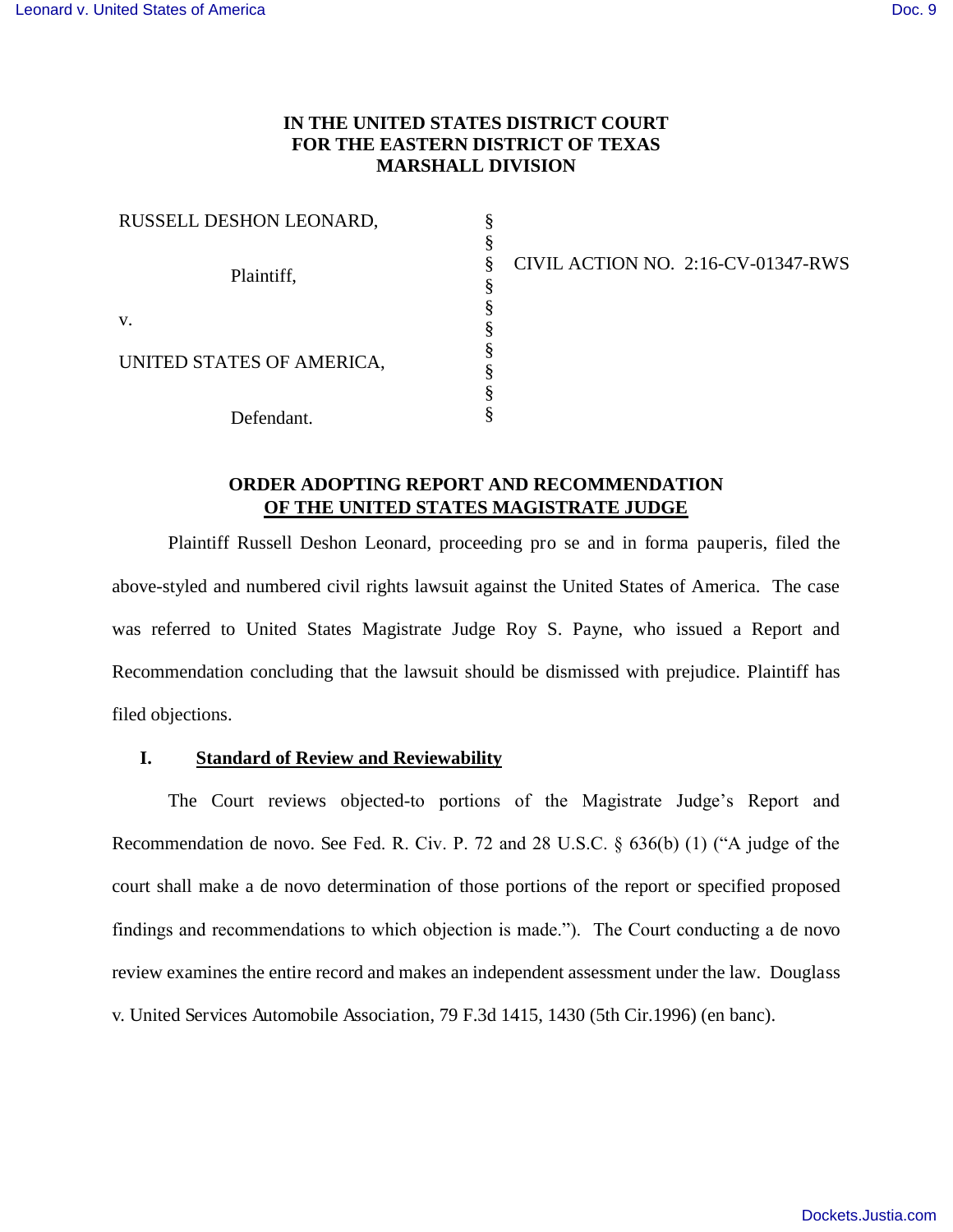### **II. Plaintiff's Objections**

Plaintiff sued the United States alleging civil-rights violations and improper seizure of currency. Docket No. 1 at 3. Plaintiff provided a brief description of his state conviction for murder and his federal conviction for possession with intent to distribute cocaine. Id. at 4. In his Complaint, Plaintiff includes a history of his 17 years of incarceration in various institutions. Id. Plaintiff seeks unspecified monetary damages for false imprisonment and return of his currency. Id. at 3.

The Magistrate Judge reviewed the Plaintiff's Complaint and concluded that the lawsuit should be dismissed with prejudice because the United States of America has absolute immunity in this case. Docket No. 6 at 3.

In his objections, Plaintiff argues that he is entitled to a jury trial on the merits of his claims pursuant to the Fifth, Eighth, and Fourteenth Amendments to the United States Constitution. Docket No. 8 at 2–3.

#### **III. Analysis**

In his Complaint, Plaintiff lists the "U.S. District Court" as the defendant. Docket No. 1 at 3. The Court is an entity existing under and proceeding pursuant to federal law, as are its orders, which are the only basis for Plaintiff's lawsuit.

The United States of America has sovereign immunity from a civil-rights lawsuit seeking monetary damages. United States v. Sherwood, 312 U.S. 584, 586 (1941). The federal government has not waived sovereign immunity for § 1983 claims. See Boyd v. United States, 861 F.2d 106, 107 (5th Cir. 1988).

Therefore, Plaintiff does not have a claim under §1983. See Boyd, 861 F.2d at 107. Further, Plaintiff has not pled a viable claim under the Federal Tort Claims Act. See Levin v. United States, 133 S.Ct. 1224, 1228 (2013).